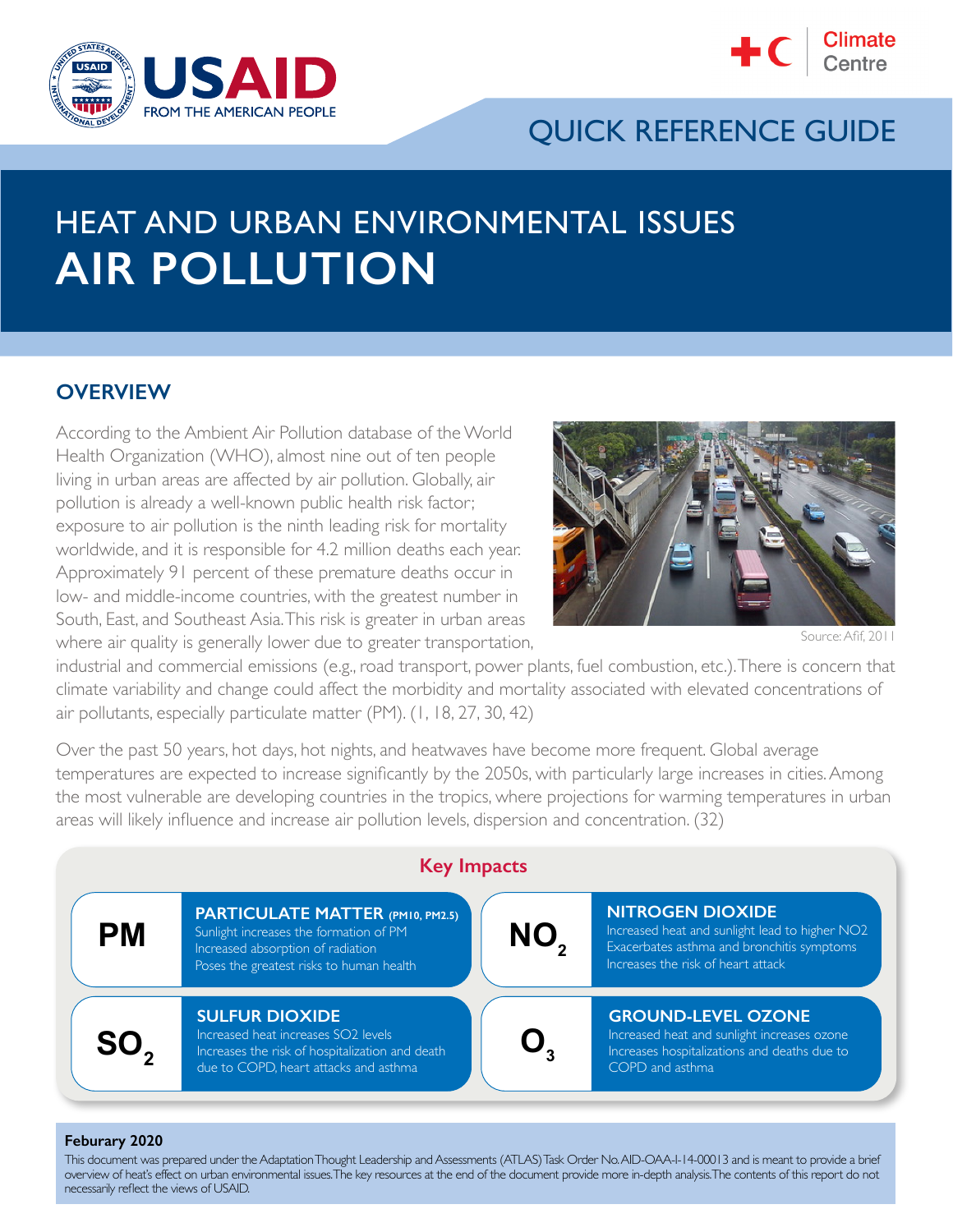This convergence of higher temperatures and increased air pollution levels and concentrations will challenge city officials, particularly to manage the effects on human health, such as an increased risk of morbidity and mortality associated with respiratory and cardiovascular conditions (e.g., chronic obstructive pulmonary disease [COPD]).

# **HEAT, OUTDOOR AIR POLLUTANTS AND HEALTH**

Heatwaves are generally associated with poor air quality, and the correlation of exposure to air pollutants and heat increases the burden of both cardiovascular and respiratory diseases. As such, there is concern that projected increases in temperatures and heatwaves will increase ambient air pollution and impact human health. (29, 33, 42)

The pollutants with the strongest evidence for public health concern are particulate matter, ground-level ozone, nitrogen dioxide and sulfur dioxide. All four pollutants are inhalable, and as such, impact the cardiovascular and respiratory systems of urban residents. The following sections explore each of these pollutants individually, the impacts of heat on each pollutant and the consequences for health. (2, 42, 43)



# **PARTICULATE MATTER**

Particulate matter, commonly referred to as "soot," is an inhalable, airborne mixture of solid and liquid particles, such as dust, dirt and smoke. The PM most prevalent in urban environments includes PM10 (coarse particles including dust, mold and pollen) and PM2.5 (fine particles including gases from combustion and organic compounds). The major source of PM throughout the world today is the human combustion of fossil fuels from a variety of activities including traffic and road transport, industrial combustion, power generation, biomass (wood) and agricultural debris burning, and construction. Concentrations of PM in the air are affected by a number of human and weather factors, including how much soot the city produces, temperature, humidity, rain, and wind. PM2.5 and PM10 pose the greatest risks to human health, as they can penetrate deep into the lungs and enter the bloodstream. (17, 40, 6, 7, 26, 28, 42)



# **NITROGEN DIOXIDE**

Nitrogen dioxide (NO2) is the product of combustion processes; the principal sources include traffic, industry, shipping and households. NO2 makes up roughly 50 percent of ambient air pollution in urban areas, and concentrations are much higher in developing country metropolises. NO2 concentrations tend to be highest near densely crowded streets with heavy motor vehicle traffic, urban heat islands and power generation sites. NO2 levels tend to be highest in the morning and late afternoon, with peaks correlating with rush-hour traffic. NO2 exacerbates asthma and bronchitis symptoms, reduces lung function and increases the risk of heart attacks. (40)



# **SULFUR DIOXIDE**

In developing countries, sulfur dioxide (SO2) has the greatest prevalence among other key air pollutants and poses the greatest threat to large urban areas. A colorless and odorous gas, SO2 comes from both natural and human sources and is produced primarily from the combustion of coal and oil, especially in power plants and diesel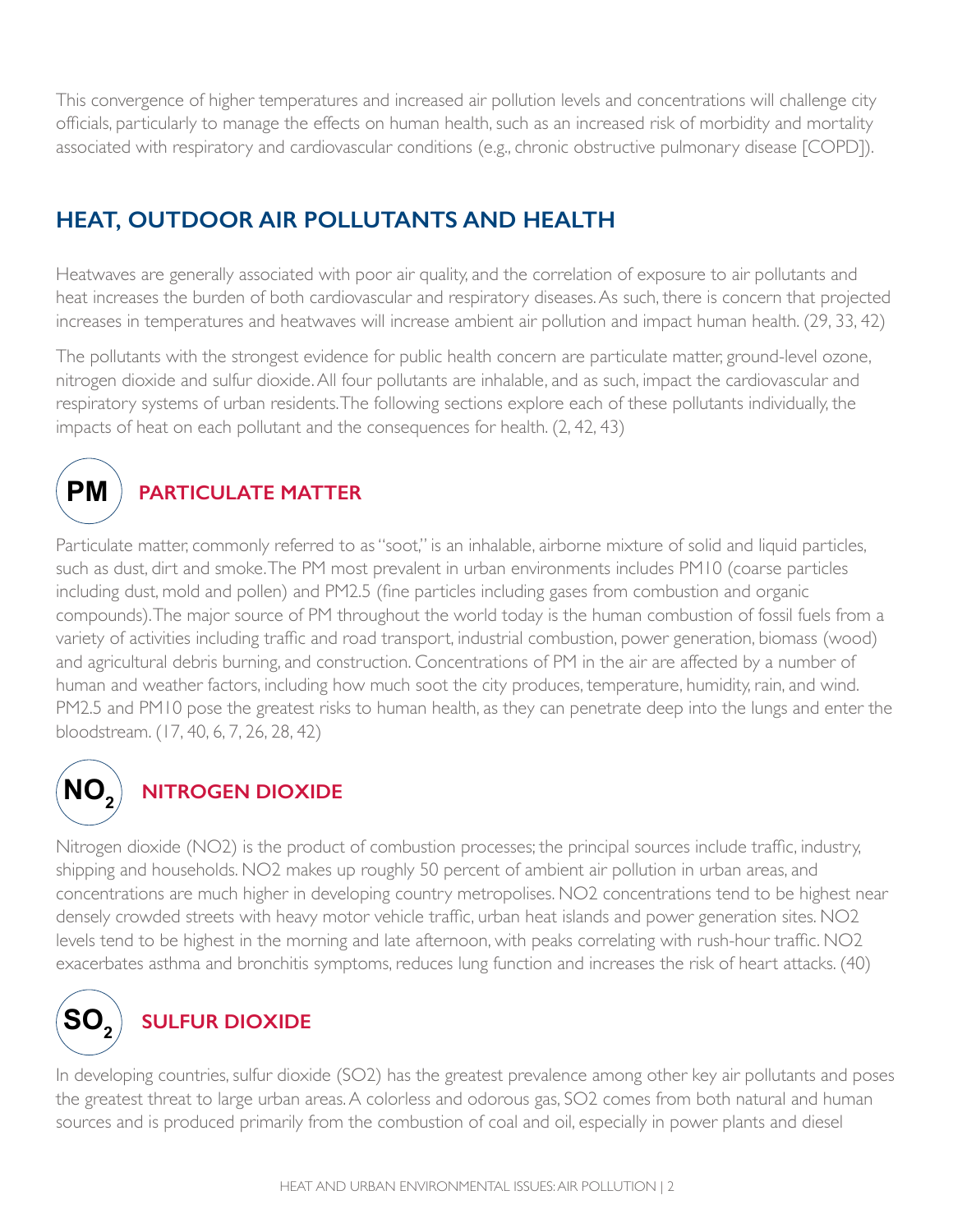engines, and the smelting of mineral ores. In large cities, where coal is still widely used for domestic heating and cooling as well as for industrial and power formation, peak concentrations over as little as 10 minutes can reach 1,0002,000 μg/m3, which is more than double the [WHO's Air Quality Guidelines](https://apps.who.int/iris/bitstream/handle/10665/69477/WHO_SDE_PHE_OEH_06.02_eng.pdf?sequence=1). Exposure to SO2 increases the risk of hospitalization and death due to COPD, heart attack and asthma. (18, 23, 39)



# **GROUND-LEVEL OZONE**

"Smog," or ground-level ozone, a colorless and highly irritating gas, is created when fossil fuel emissions from traffic, industrial facilities, power plants, electric utilities and refineries interact with sunlight and heat. High rates of urbanization directly impact ground-level ozone due to the increased presence of these fossil fuel-burning activities. These emissions are the major sources of nitrogen oxides and volatile organic compounds, the two precursors that contribute most to ozone formation, which react with sunlight to form ground-level ozone. Ozone increases the risk of hospitalization and aggravation of asthma and COPD. (7, 8, 11, 39, 19, 14)

Ozone travels with the prevailing wind and tends to reach higher concentrations in city suburbs, downwind locations and/or higher altitudes. This is particularly important in large urban areas in developing countries, as people living on the outskirts can be exposed to harmful levels of pollutants. (14, 40)



# **IMPACTS OF HEAT**

The interactions between air pollutants and the state of the atmosphere, in part, determine the development, distribution and concentration of pollutants. Increased temperatures and extreme heat events will, on the whole, accelerate the development of harmful air pollutants, consequently increasing the impact of each of these pollutants on human health.

### » Particulate Matter

Heat and sunlight accelerate the formation of PM in the atmosphere. Depending on the size and composition, PM can absorb the sun's energy/radiation, resulting in a net warming effect on the atmosphere. However, higher levels of humidity, particularly in coastal urban areas, can decrease PM levels. (8, 10, 12, 24, 29, 30, 35, 40, 44, 45)

#### » Nitrogen Dioxide

Most atmospheric NO2 is initially emitted as nitric oxide, which then reacts with ground-level ozone to produce NO2. Heat and sunlight increase ozone, and heat combined with humidity and increased water vapor can increase ozone in areas with already high levels of NO2 — urban heat islands, intersections with heavy motor vehicle traffic, industrial sites; consequently, the amount of atmospheric NO2 also rises. Similar to PM, NO2 also absorbs visible solar radiation, which can have a net warming effect in urban areas. (1, 24, 36)

#### » Sulfur Dioxide

While the direct relationship between heat and SO2 is still uncertain, increased temperatures have led to higher levels of SO2, while humidity and rainfall have reduced concentrations of SO2. As such, it can be broadly inferred that in tropical regions and climates driven by monsoons, higher temperatures may increase SO2 levels, but humidity and rainfall may have the opposite effect. (1, 24, 43)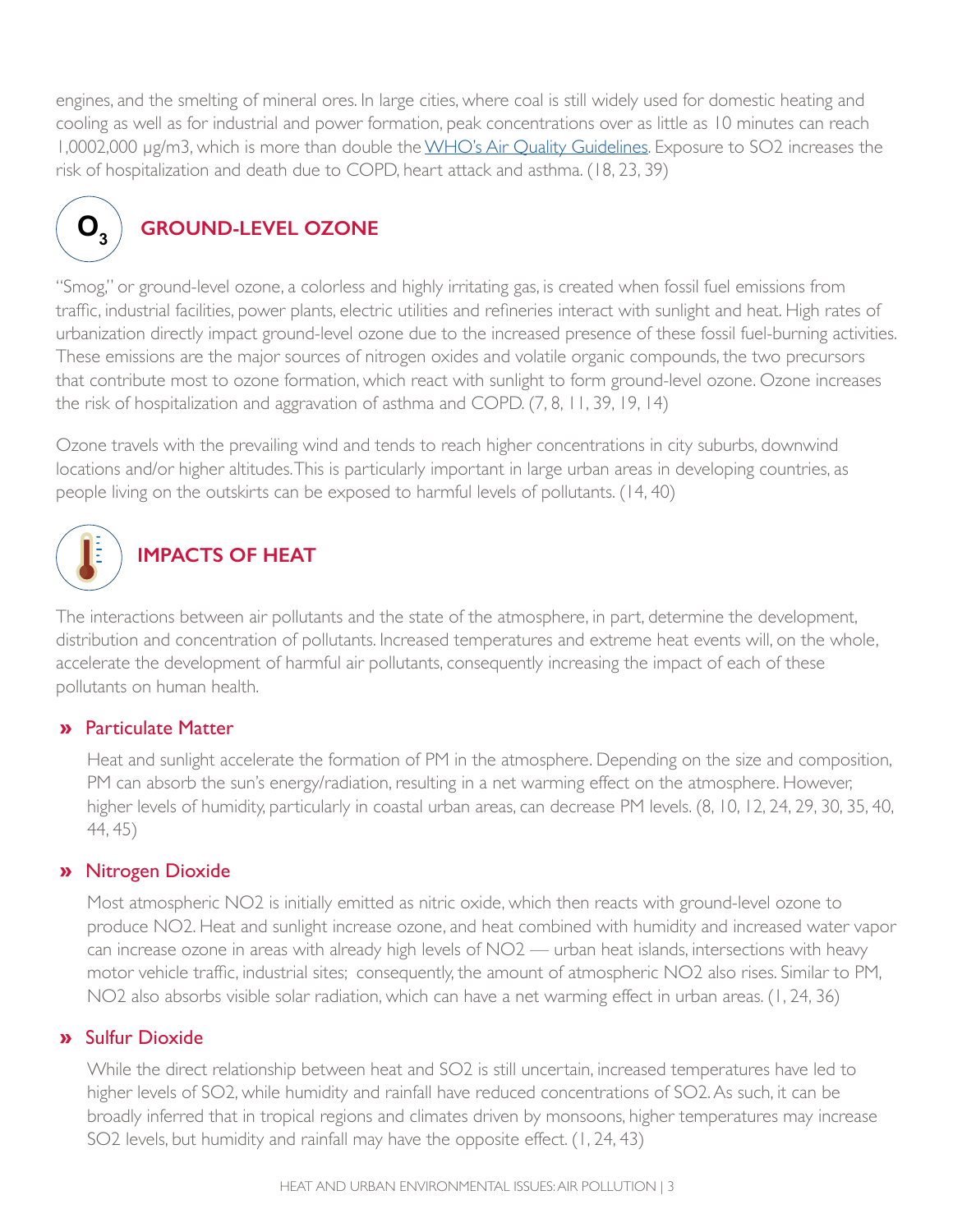#### » Ground-Level Ozone

As noted above, ozone is strongly correlated with increased temperature and tends to be greatest on warm, summer days. In the presence of both high concentrations of NO2 and bright sunshine, high ozone concentrations can form relatively rapidly, resulting in substantial pollution. (5, 13, 32, 37)



## **CONSEQUENCES FOR HEALTH**

The health impacts of PM, NO2, SO2 and ground-level ozone are well-documented. In urban metropolises in developing countries, the combination of SO2 and PM form the majority of the health burden; their combined health impacts are greatest on those already suffering from preexisting conditions. Examples of the potential impacts of heat on health conditions either caused or exacerbated by high levels of each air pollutant include (6, 7, 11, 26, 38, 40, 42, 15):

#### » Respiratory System

- Increased hospitalization and mortality in COPD patients (PM, SO2, ozone, NO2)
- Exacerbation of asthma symptoms, especially in children (PM, NO2, SO2, ozone)
- Increased frequency and severity of bronchitis (PM, NO2)
- Lung inflammation (PM, SO2)
- Reduced lung function and growth (NO2)

#### » Cardiovascular System

- Increased hospitalization and mortality in heart disease patients due to increased incidence of arrhythmias and heart attacks (PM, NO2, SO2)
- Increased risk of heart attacks (PM, NO2, SO2)
- Increased hospitalization for heart failure (PM)

# **MOST VULNERABLE POPULATIONS AND LOCATIONS**



### **CITY RESIDENTS MOST AT RISK**

The overall risk of city residents is determined by age, people's activity, lifestyle, employment, housing conditions and socioeconomic status. The populations most vulnerable to the effects of air pollution and heat are (11, 40, 41, 43, 9, 28, 20, 33, 7, 3, 4, 35):

- » Infants and children who lack a fully developed respiratory system, are active and spend more time outdoors, increasing exposure to heat and harmful pollutants.
- » Elderly people are at risk due to their ailing conditions and high prevalence of underlying cardiovascular and/or respiratory diseases.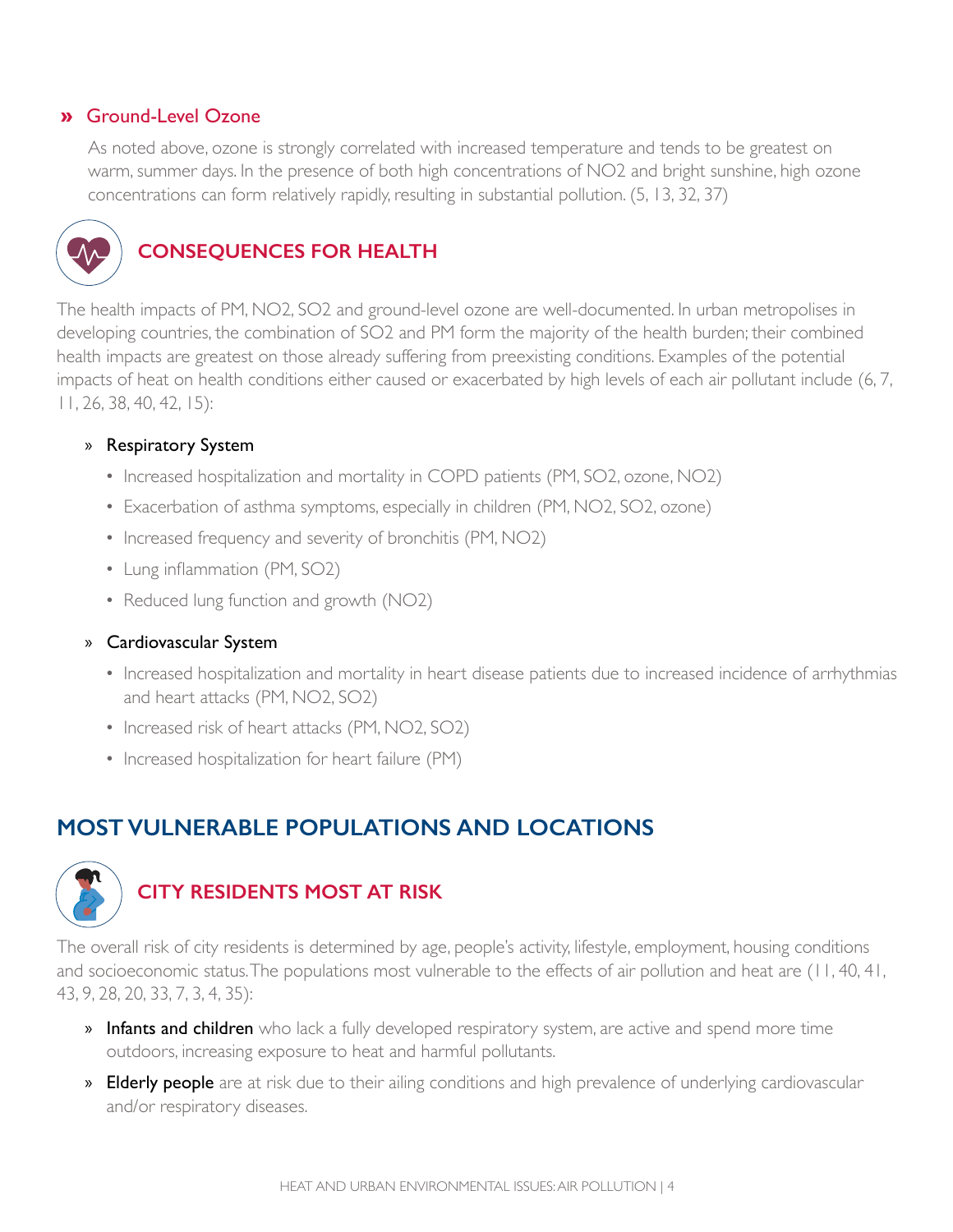- » Urban residents with preexisting chronic cardiovascular and/or respiratory conditions whose symptoms are easily exacerbated by high levels of combined heat and air pollutants.
- **Informal settlement and slum residents** who live in housing with inefficient cooling and cooking systems and have limited access to good housing in safe neighborhoods, nutritious food, decent jobs, health care services and other urban amenities (e.g., green spaces, cooling centers).
- » Outdoor laborers (e.g., roadside vendors, construction workers and taxi drivers) working in dense areas of the city where pollutant emissions and concentrations are high.
- » Industrial, power generation and waste incineration facility workers

#### Heat and Air Quality **VULNERABLE GROUPS**

| <b>Populations</b> | Infants and children                          |
|--------------------|-----------------------------------------------|
|                    | Elderly                                       |
|                    | People with preexisting chronic<br>conditions |
|                    | Poor and marginalized people                  |
| Geographies        | Asia                                          |
|                    | Africa                                        |
|                    | Latin America                                 |
|                    | Tropical, urban megacities                    |



## **GEOGRAPHICAL AREAS MOST AT RISK**

Air pollution levels are normally higher in developing countries than in highly developed industrialized countries. As such, the global geographic risk includes large metropolitan areas in South and Southeast Asia, low-income countries in the eastern Mediterranean, western Africa, and parts of Latin America (Beijing, Dakar, Ho Chi Minh City, Jakarta, Karachi, Mexico City, Mumbai, Onitsha, etc.). These are the regions that already have consistently high levels of ambient air pollution, large urban and aging populations, and are projected to experience the greatest increases in days with temperatures above the lethal threshold of 35°C. The largest concentration of the classical indicators of ambient air pollution levels (PM10 and SO2) are found in Asia and Latin America, while the highest levels of ozone and NO2 are found in urban areas in Latin America and developed countries. The risk for Africa may be much higher, however, as only seven of 54 African countries have established air pollution monitoring systems. A UNICEF analysis of Africa found that air pollution resulted in the most premature deaths in 2013 and that outdoor air pollution levels rose by 60 percent between 1990 and 2017. These results indicate that rapidly growing populations and urbanization rates may increase the risk of deadly air pollution levels. (21, 31, 34, 40, 44)

### **STEPS TO REDUCE RISK**

Municipalities can integrate health into urban planning, investments and policy decisions to reduce the combined risks of extreme heat and air pollution to human health. Reducing air pollution levels improves the health of all urban residents, but the poor and marginalized residents will reap the greatest benefits (17, 18, 21, 22, 25, 25, 41, 40):

#### » Urban Greening Measures and Designs

• Developing green spaces, green "walls" in urban canyons and planting trees throughout the city and in dense corridors can promote cooling and biological air filtration.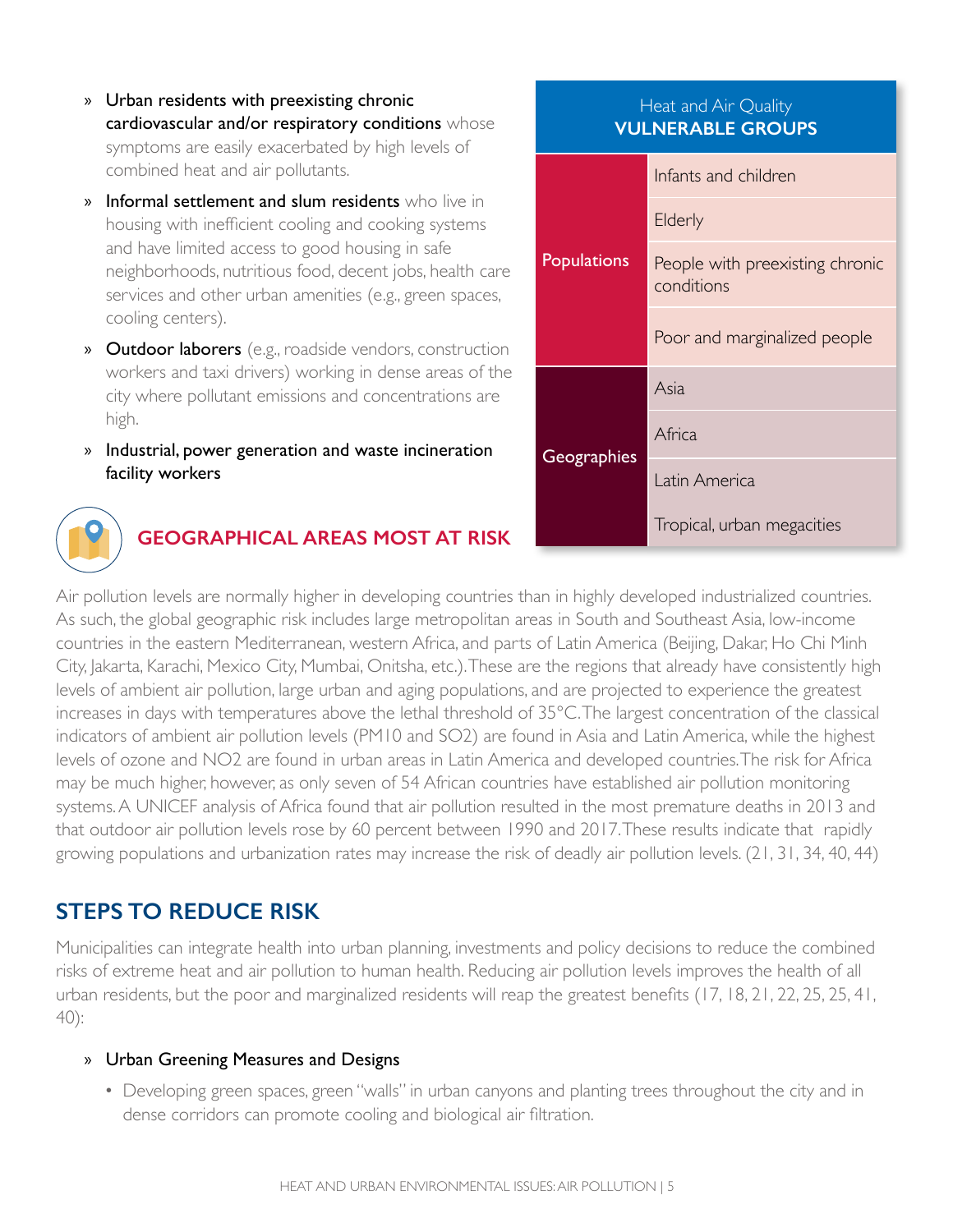• Constructing and retrofitting buildings with specific geometries and materials can promote the flow and dispersion of pollutants.

#### » Governance for Reduced Emissions

- Developing and enforcing building codes that require increased insulation, greater energy efficiency and good ventilation will reduce emissions and protect the health of growing urban populations.
- Carrying out systematic maintenance and inspection programs.
- Promoting the increased use of low-emissions fuels and renewable, combustion-free power sources (solar, wind, hydropower).

#### » Efficient and Healthy Transportation Systems

- Setting up efficient and cost-effective public transportation system to reduce motor vehicle use.
- Establishing walking and cycling networks.
- Transitioning to alternate fuels by, for example, enforcing the use of cleaner, heavy-duty diesel vehicles to reduce emissions.

#### » Reduced Pollution from Industrial and Power Generation Facilities

- Employing clean technologies that reduce industrial smokestack emissions.
- Reducing use of biogas and promoting clean fuels and devices for cooking.

#### » Strengthened Health Systems

- Upgrading the physical infrastructure of hospitals and clinics.
- Training doctors, nurses and community health workers on the effects of heat and pollution on health.
- Establishing or improving air quality monitoring systems and conducting public health analyses to better understand the specific, city-level impacts of pollution on human health and the city's most vulnerable areas.

### **Key Resources**

- [WHO air quality guidelines for particulate matter, ozone, nitrogen dioxide and sulfur dioxide](https://apps.who.int/iris/bitstream/handle/10665/69477/WHO_SDE_PHE_OEH_06.02_eng.pdf?sequence=1)
- **[WHO Global Ambient Air Quality Database](https://www.who.int/airpollution/data/cities/en/)**
- [United States Environmental Protection Agency \(EPA\) Air Quality Management Process](https://www.epa.gov/air-quality-management-process)
- **[EPA Criteria Air Pollutants](https://www.epa.gov/criteria-air-pollutants)**
- [Centers for Disease Control and Prevention \(CDC\) Air Quality Resources for Professionals](https://www.cdc.gov/air/resources.htm)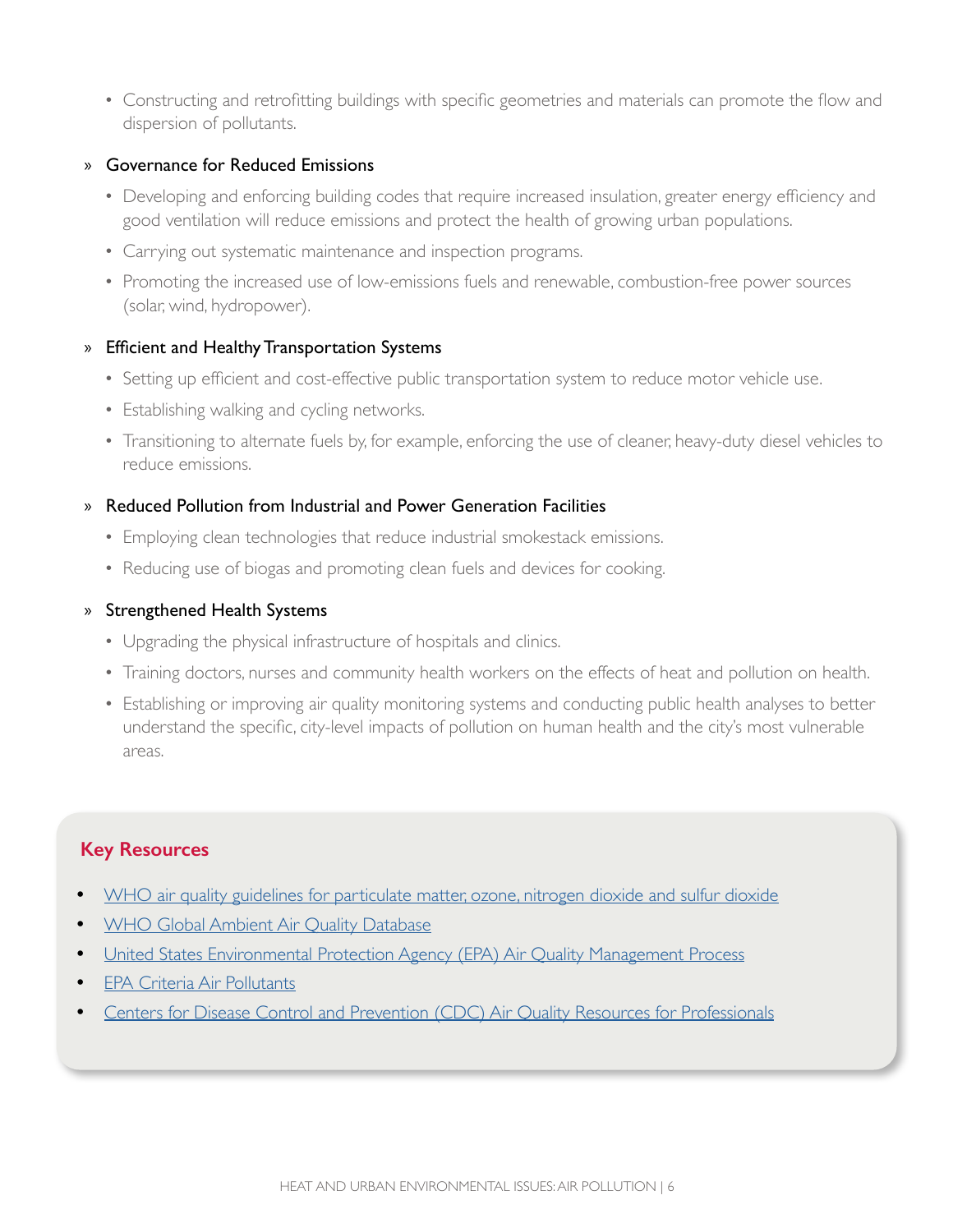### **REFERENCES**

- 1. Abdul Halim, N. D., Latif, M. T., Ahamad, F., Dominick, D., Chung, J. X., Juneng, L., and Khan, M. F. (2018). The longterm assessment of air quality on an island in Malaysia. Retrieved from: <https://doi.org/10.1016/j.heliyon.2018.e01054>
- 2. Agarwal, R., Jayaraman, G., Anand, S., and Marimuthu, P. (2006). Assessing Respiratory Morbidity Through Pollution Status and Meteorological Conditions for Delhi. Retrieved from: <https://doi.org/10.1007/s10661-006-4935-3>
- 3. Analitis, A., de' Donato, F., Scortichini, M., Lanki, T., Basagana, X., Ballester, F., et al. (2018). Synergistic Effects of Ambient Temperature and Air Pollution on Health in Europe: Results from the PHASE Project. Retrieved from: [https://doi.](https://doi.org/10.3390/ijerph15091856) [org/10.3390/ijerph15091856](https://doi.org/10.3390/ijerph15091856)
- 4. Analitis, A., Michelozzi, P., D'Ippoliti, D., De'Donato, F., Menne, B., Matthies, F., et al. (2014). Effects of heat waves on mortality: Effect modification and confounding by air pollutants. Retrieved from: [https://doi.org/10.1097/](https://doi.org/10.1097/EDE.0b013e31828ac01b) [EDE.0b013e31828ac01b](https://doi.org/10.1097/EDE.0b013e31828ac01b)
- 5. Bates, D.V. (2005). Ambient ozone and mortality. Retrieved from: <https://www.ncbi.nlm.nih.gov/pubmed/15951659>
- 6. Brook, R. D., Rajagopalan, S., Pope, C. A., Brook, J. R., Bhatnagar, A., Diez-Roux, A. V., American Heart Association Council on Epidemiology and Prevention, Council on the Kidney in Cardiovascular Disease, and Council on Nutrition, Physical Activity and Metabolism. (2010). Particulate matter air pollution and cardiovascular disease: An update to the scientific statement from the American Heart Association. Retrieved from: [https://doi.org/10.1161/CIR.0b013e3181d](https://doi.org/10.1161/CIR.0b013e3181dbece1)bece l
- 7. Brook, R.D., Franklin, B., Cascio, W., Hong, Y., Howard, G., Lipsett, M., et al. (2004). Air Pollution and Cardiovascular Disease. Retrieved from:<https://doi.org/10.1161/01.CIR.0000128587.30041.C8>
- 8. Burkart, K., Canário, P., Breitner, S., Schneider, A., Scherber, K., Andrade, H., et al. (2013). Interactive short-term effects of equivalent temperature and air pollution on human mortality in Berlin and Lisbon. Retrieved from: [https://doi.](https://doi.org/10.1016/j.envpol.2013.06.002) [org/10.1016/j.envpol.2013.06.002](https://doi.org/10.1016/j.envpol.2013.06.002)
- 9. Cohen, A. J., Anderson, H. R., Ostro, B., Pandey, K. D., Krzyzanowski, M., Künzli, N., et al. (2005). The Global Burden of Disease Due to Outdoor Air Pollution. Retrieved from: <https://doi.org/10.1080/15287390590936166>
- 10. Davidson, C. I., Phalen, R. F., and Solomon, P.A. (2005). Airborne Particulate Matter and Human Health: A Review. Retrieved from: <https://doi.org/10.1080/02786820500191348>
- 11. De Sario, M., Katsouyanni, K., and Michelozzi, P. (2013). Climate change, extreme weather events, air pollution and respiratory health in Europe. Retrieved from: <https://doi.org/10.1183/09031936.00074712>
- 12. Dominick, D., Latif, M. T., Juahir, H., Aris, A. Z., and Zain, S. M. (2012). An assessment of influence of meteorological factors on PM10 and NO2 at selected stations in Malaysia. Retrieved from: [https://ukm.pure.elsevier.com/en/publica](https://ukm.pure.elsevier.com/en/publications/an-assessment-of-influence-of-meteorological-factors-on-pmsub10su)[tions/an-assessment-of-influence-of-meteorological-factors-on-pmsub10su](https://ukm.pure.elsevier.com/en/publications/an-assessment-of-influence-of-meteorological-factors-on-pmsub10su)
- 13. Ebi, K. L., and McGregor, G. (2008). Climate Change, Tropospheric Ozone and Particulate Matter, and Health Impacts. Retrieved from: <https://doi.org/10.1289/ehp.11463>
- 14. Environmental Protection Agency (EPA). (2015). Ground-level Ozone Pollution [Policies and Guidance]. Retrieved from: <https://www.epa.gov/ground-level-ozone-pollution>
- 15. EPA. (2003). Particle Pollution and Your Health. Retrieved from: https://www3.epa.gov/airnow/particle/pm-color.pdf
- 16. EPA. (2016). Particulate Matter (PM) Basics [Overviews and Factsheets]. Retrieved from: [https://www.epa.gov/](https://www.epa.gov/pm-pollution/particulate-matter-pm-basics) [pm-pollution/particulate-matter-pm-basics](https://www.epa.gov/pm-pollution/particulate-matter-pm-basics)
- 17. Gallagher, J., Baldauf, R., Fuller, C. H., Kumar, P., Gill, L. W., and McNabola, A. (2015). Passive methods for improving air quality in the built environment: A review of porous and solid barriers. Retrieved from: [https://doi.org/10.1016/j.](https://doi.org/10.1016/j.atmosenv.2015.08.075) [atmosenv.2015.08.075](https://doi.org/10.1016/j.atmosenv.2015.08.075)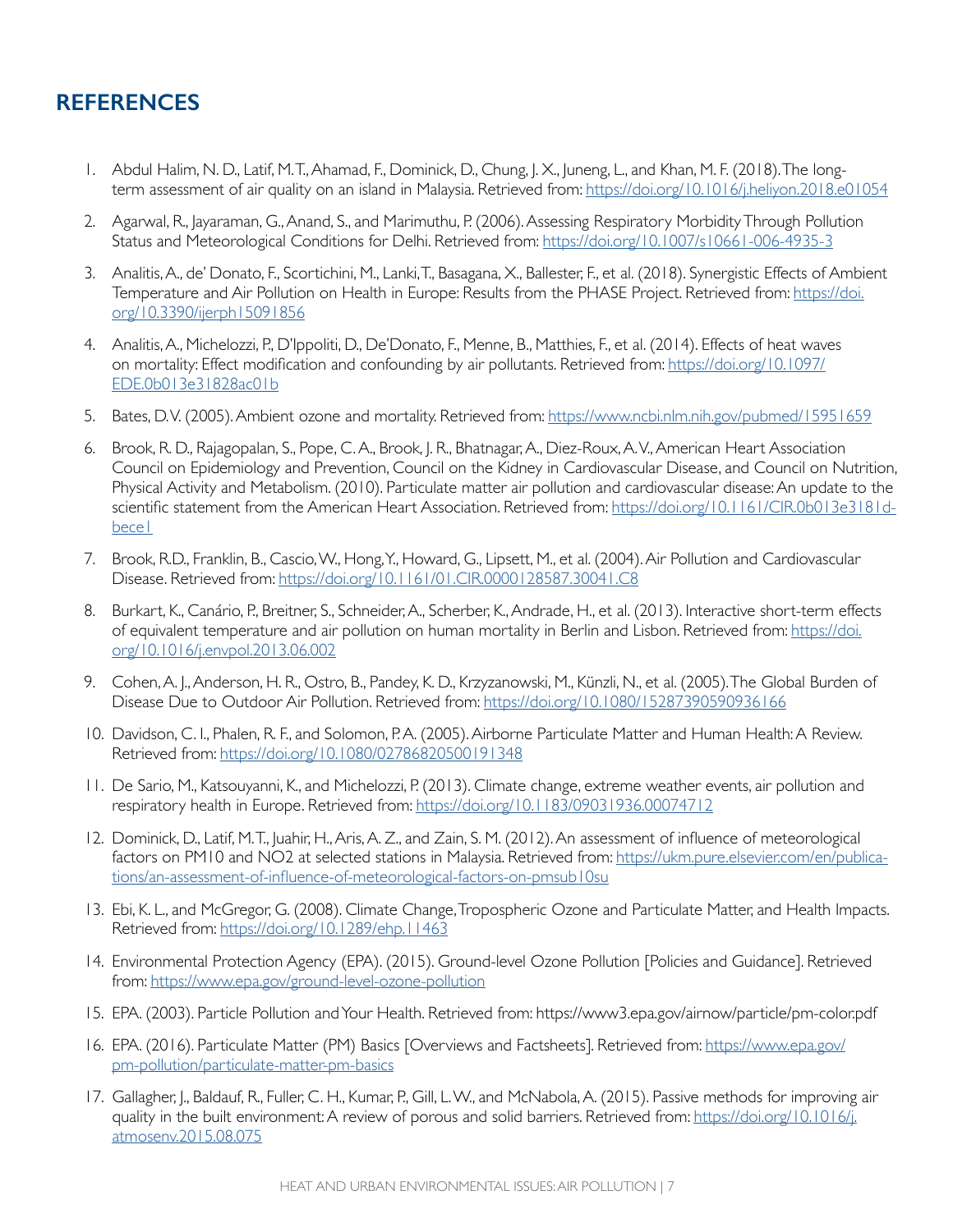- 18. Geravandi, S., Goudarzi, G., Babaei, A. A., Takdastan, A., Mohammadi, M. J., Niri, M. V., … Shirbeigi, E. (2015). Health Endpoint Attributed to Sulfur Dioxide Air Pollutants. Retrieved from: <https://doi.org/10.17795/jjhs-29377>
- 19. Government of Canada. (2016). Common air pollutants: Ground-level ozone. Retrieved from: [https://www.canada.ca/](https://www.canada.ca/en/environment-climate-change/services/air-pollution/pollutants/common-contaminants/ground-level-ozone.html) [en/environment-climate-change/services/air-pollution/pollutants/common-contaminants/ground-level-ozone.html](https://www.canada.ca/en/environment-climate-change/services/air-pollution/pollutants/common-contaminants/ground-level-ozone.html)
- 20. Guo, Y. (2017). Hourly associations between heat and ambulance calls. Retrieved from: [https://doi.org/10.1016/j.](https://doi.org/10.1016/j.envpol.2016.10.091) [envpol.2016.10.091](https://doi.org/10.1016/j.envpol.2016.10.091)
- 21. Health Effects Institute (HEI) International Scientific Oversight Committee. (2010). Outdoor Air Pollution and Health in the Developing Countries of Asia: A Comprehensive Review.
- 22. Irga, P. J., Burchett, M. D., and Torpy, F. R. (2015). Does urban forestry have a quantitative effect on ambient air quality in an urban environment? Retrieved from: <https://doi.org/10.1016/j.atmosenv.2015.08.050>
- 23. Jain, R. (n.d.). Environmental impact of mining and mineral processing: Management, monitoring, and auditing strategies.
- 24. Jayamurugan, R., Kumaravel, B., Palanivelraja, S., and Chockalingam, M. P. (2013). Influence of Temperature, Relative Humidity and Seasonal Variability on Ambient Air Quality in a Coastal Urban Area. Retrieved from:. [https://doi.](https://doi.org/10.1155/2013/264046) [org/10.1155/2013/264046](https://doi.org/10.1155/2013/264046)
- 25. Jeanjean, A. P. R., Hinchliffe, G., McMullan, W. A., Monks, P. S., and Leigh, R. J. (2015). A CFD study on the effectiveness of trees to disperse road traffic emissions at a city scale. Retrieved from: <https://doi.org/10.1016/j.atmosenv.2015.08.003>
- 26. Karagulian, F., Belis, C. A., Dora, C. F. C., Prüss-Ustün, A. M., Bonjour, S., Adair-Rohani, H., and Amann, M. (2015). Contributions to cities' ambient particulate matter (PM): A systematic review of local source contributions at global level. Retrieved from: <https://doi.org/10.1016/j.atmosenv.2015.08.087>
- 27. Kermani, M., Jokandan, S. F., Aghaei, M., Asl, F. B., Karimzadeh, S., and Dowlati, M. (2016). Estimation of the Number of Excess Hospitalizations Attributed to Sulfur Dioxide in Six Major Cities of Iran. Retrieved from: [http://jhealthscope.](http://jhealthscope.com/en/articles/20183.html) [com/en/articles/20183.html](http://jhealthscope.com/en/articles/20183.html)
- 28. Kurt, O. K., Zhang, J., and Pinkerton, K. E. (2016). Pulmonary Health Effects of Air Pollution. Retrieved from: [https://doi.](https://doi.org/10.1097/MCP.0000000000000248) [org/10.1097/MCP.0000000000000248](https://doi.org/10.1097/MCP.0000000000000248)
- 29. Lafond, A. (2017, August 17). Why Summer Heats Foster Pollution Spikes? Retrieved from: [https://foobot.io/resourc](https://foobot.io/resources/heat-waves-make-air-quality-worse/)[es/heat-waves-make-air-quality-worse/](https://foobot.io/resources/heat-waves-make-air-quality-worse/)
- 30. Li, G., Jiang, L., Zhang, Y., Cai, Y., Pan, X., and Zhou, M. (2014). The impact of ambient particle pollution during extreme-temperature days in Guangzhou City, China. Retrieved from: <https://doi.org/10.1177/1010539514529811>
- 31. Mora, C., Dousset, B., Caldwell, I. R., Powell, F. E., Geronimo, R. C., Bielecki, C. R., et al. (2017). Global risk of deadly heat. Retrieved from: <https://doi.org/10.1038/nclimate3322>
- 32. Mott, J. A., Mannino, D. M., Alverson, C. J., Kiyu, A., Hashim, J., Lee, T., et al. (2005). Cardiorespiratory hospitalizations associated with smoke exposure during the 1997, Southeast Asian forest fires. Retrieved from: [https://doi.org/10.1016/j.](https://doi.org/10.1016/j.ijheh.2005.01.018) [ijheh.2005.01.018](https://doi.org/10.1016/j.ijheh.2005.01.018)
- 33. Rajak, R., and Chattopadhyay, A. (2019). International Journal of Environmental Health Research Short and long-term exposure to ambient air pollution and impact on health in India: A systematic review. Retrieved from: [https://doi.org/](https://doi.org/10.1080/09603123.2019.1612042) [10.1080/09603123.2019.1612042](https://doi.org/10.1080/09603123.2019.1612042)
- 34. Rees, N., Wickham, A., and Choi, Y. (2019). Silent Suffocation in Africa: Air Pollution is a Growing Menace, Affecting the Poorest Children the Most. UNICEF. Retrieved from: [https://www.unicef.org/media/55081/file/Silent%20suffoca](https://www.unicef.org/media/55081/file/Silent%20suffocation%20in%20africa%20air%20pollution%202019%20.pdf)[tion%20in%20africa%20air%20pollution%202019%20.pdf](https://www.unicef.org/media/55081/file/Silent%20suffocation%20in%20africa%20air%20pollution%202019%20.pdf)
- 35. Scortichini, M., De Sario, M., de'Donato, F. K., Davoli, M., Michelozzi, P., and Stafoggia, M. (2018). Short-Term Effects of Heat on Mortality and Effect Modification by Air Pollution in 25 Italian Cities. Retrieved from: [https://doi.org/10.3390/](https://doi.org/10.3390/ijerph15081771) [ijerph15081771](https://doi.org/10.3390/ijerph15081771)